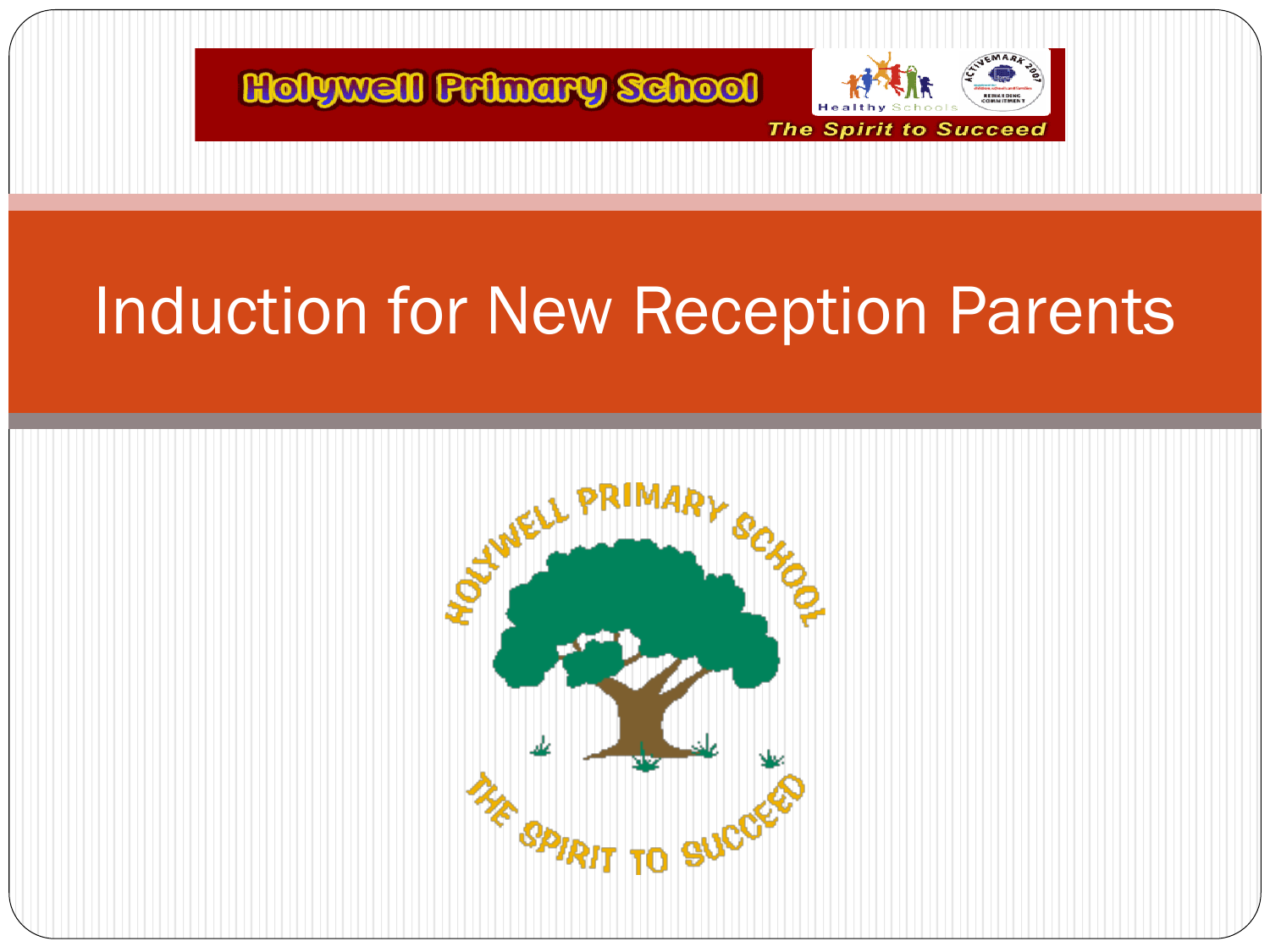# Reception Team

#### Class Teachers

Ms Lazar **Mr Szajko** Red Base Blue Base

EYFS Leader

Mrs McDonald Mrs Mozley Covering Teachers

**Learning Support Assistants** 

Mrs Baxter Ms Cokl Red Base **Blue Base**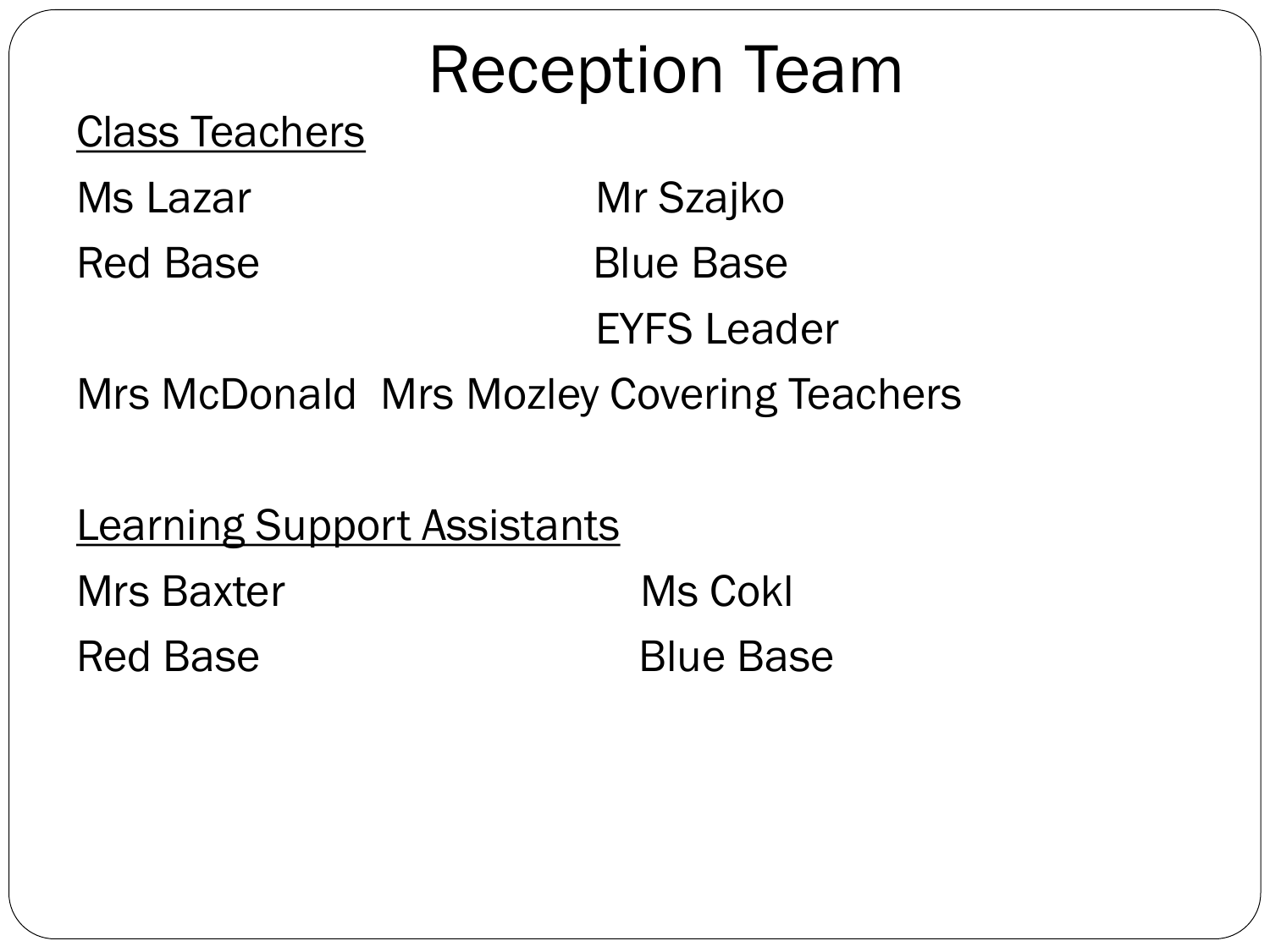#### What is the Early Years Foundation Stage?

The Early Years Foundation Stage (E.Y.F.S.) is the stage of education for children from birth to the end of the Reception year.

It is based on the recognition that children learn best through play and active learning.



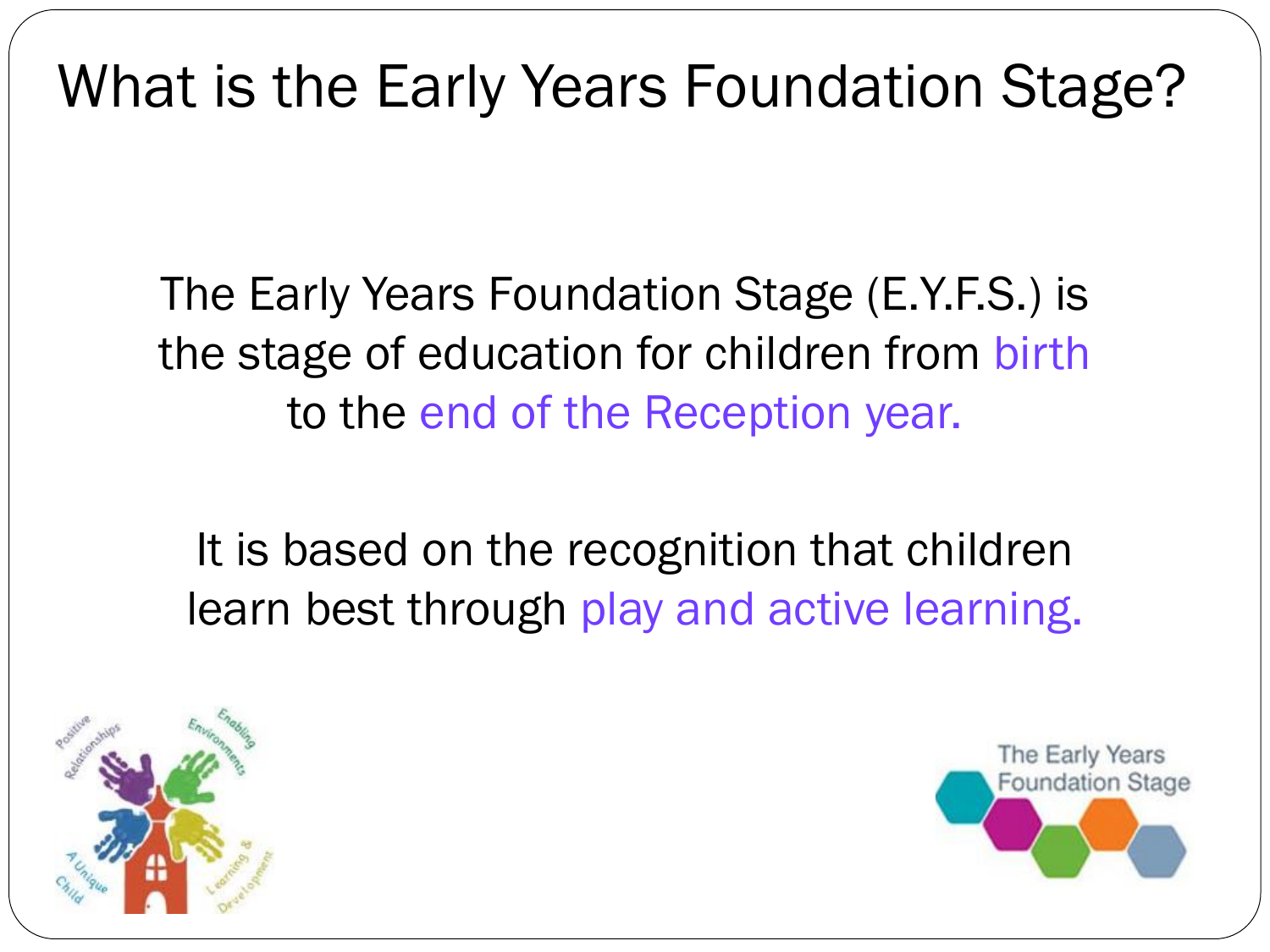# "Play is the highest form of research."

Albert **Einstein**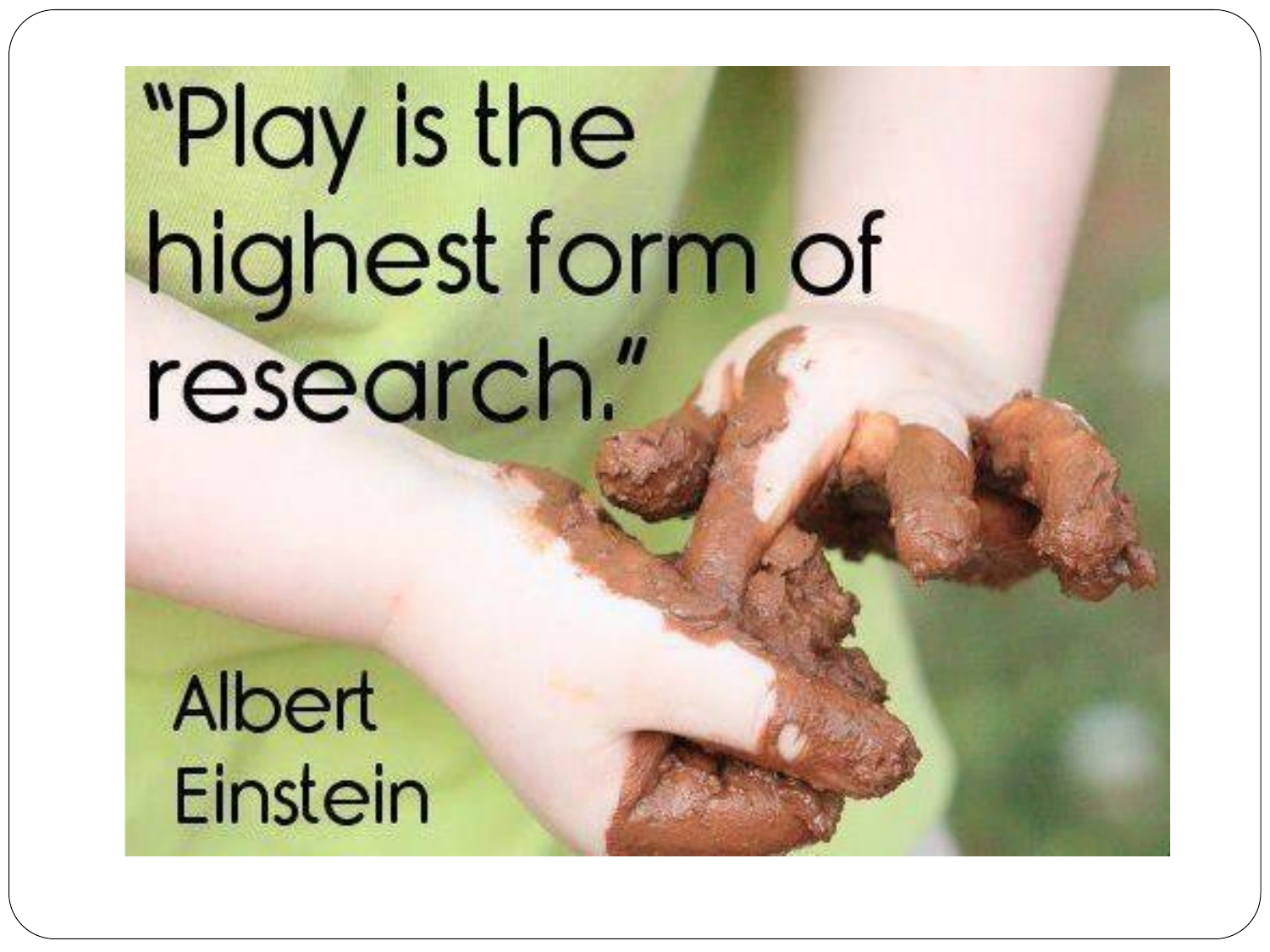# The Curriculum

In the Early Years Foundation Stage there are 3 prime areas:

- Personal, Social and Emotional Development
- Communication and Language
- Physical Development

In the Early Years Foundation Stage there are 4 specific areas:

- **Literacy**
- Mathematical Development
- Understanding the World
- Expressive Arts and Design

These specific areas of learning will slot into in the school curriculum and include aspects of art, music, science and technology.

#### The early years foundation stage



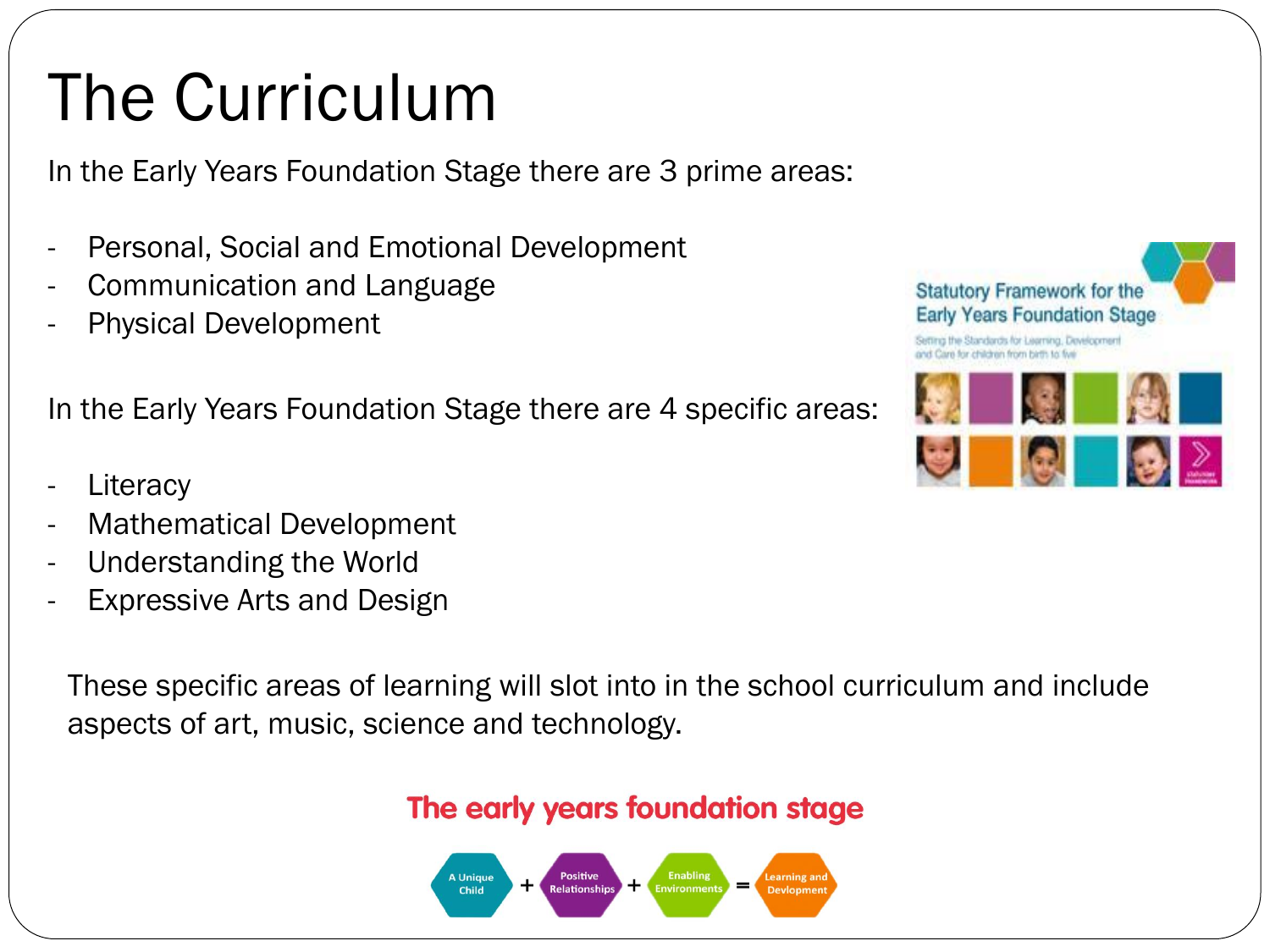## Assessment in the Early Years

- For each of the areas there are Early Years Outcomes. These are broken down into age-related expectations. At the end of the Reception year children are expected to be working at the Early Learning Goal.
- Assessment is on-going throughout their time in Reception and is based on observations and group work. Teaching and learning will reflect what the child knows and what his/her next steps are.
- Assessment is not a test but an evaluation of a child's attainment and for us to know where they are working and how we can support then to achieve their next steps.

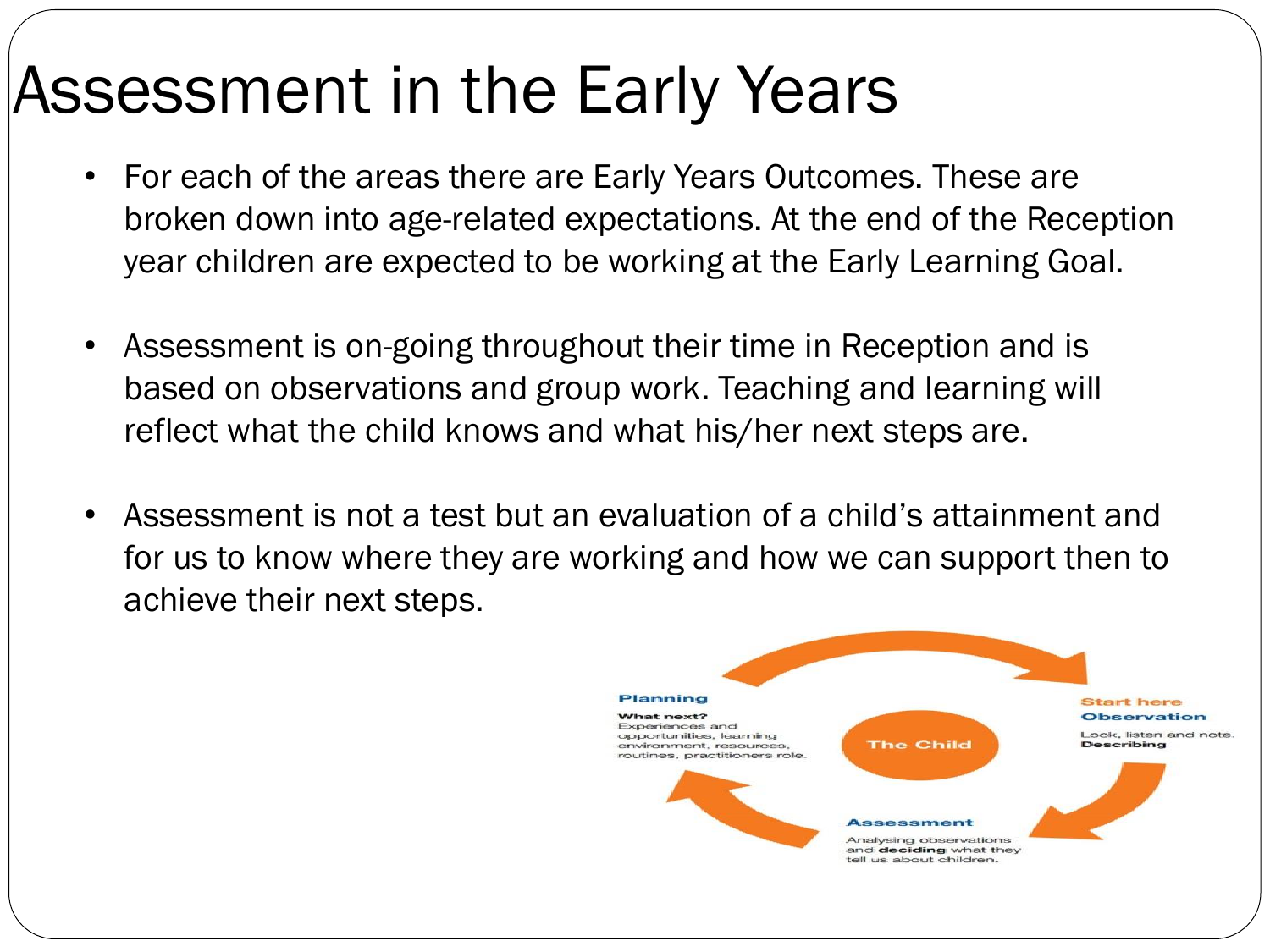# Topics & Themes



- We plan learning around the children's interest.
- The day is timetabled for children to take part in adult led learning and child initiated learning.
- Learning takes place both inside and outside the classroom.
- Each term there is a new topic which is divided into sub topics, our first topic in the Autumn term will be 'All About Us.'
- Help or expertise from our parents is always welcomed.









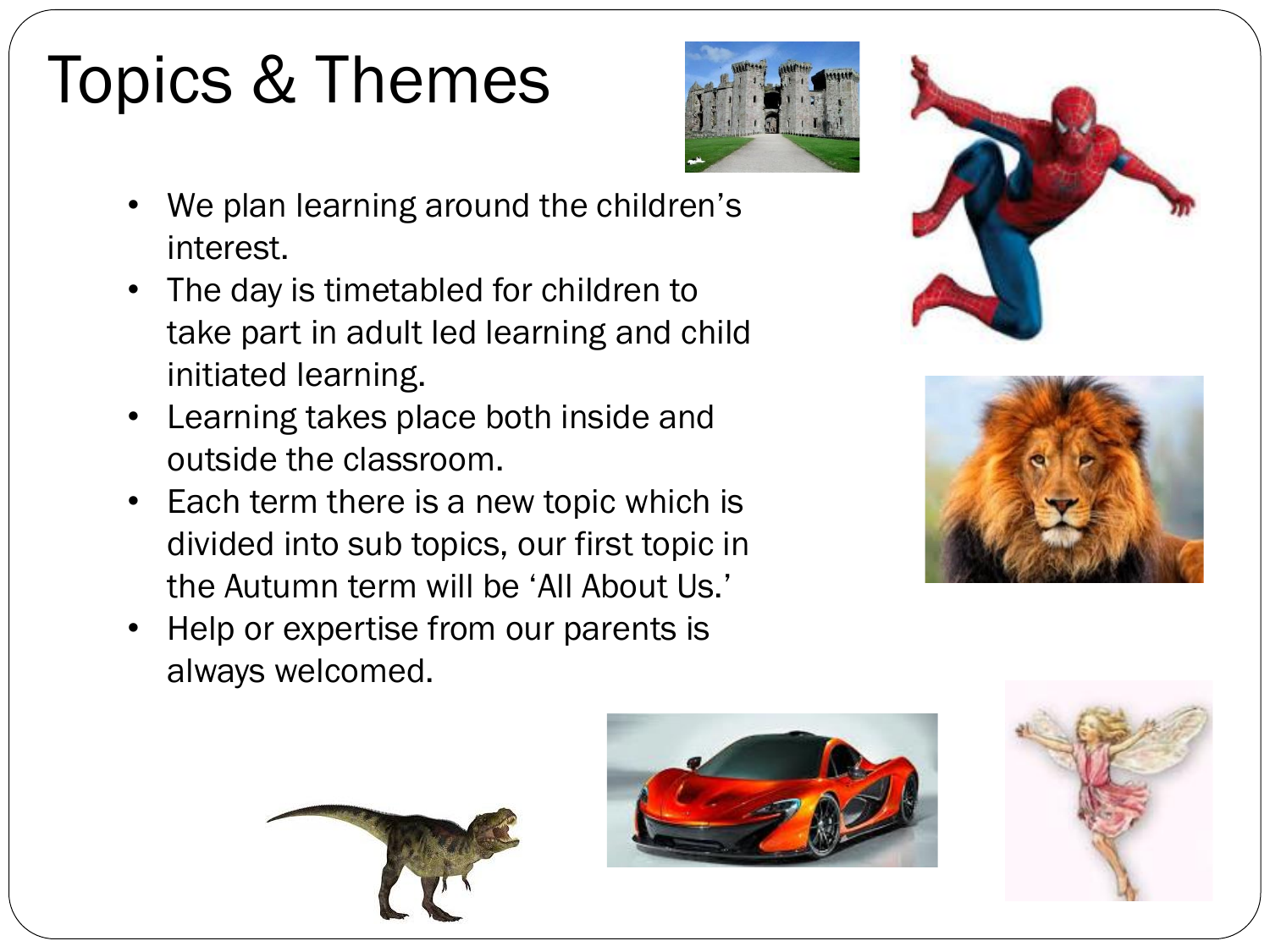## **Tapestry**

- We use Tapestry, an online learning journal, to record each child's learning.
- Each family will receive a personal login to their child's page. If you child attended the nursery at Holywell their learning journals will continue into Reception.
- You can then see what your children have been learning and add information about their learning at home to their profile

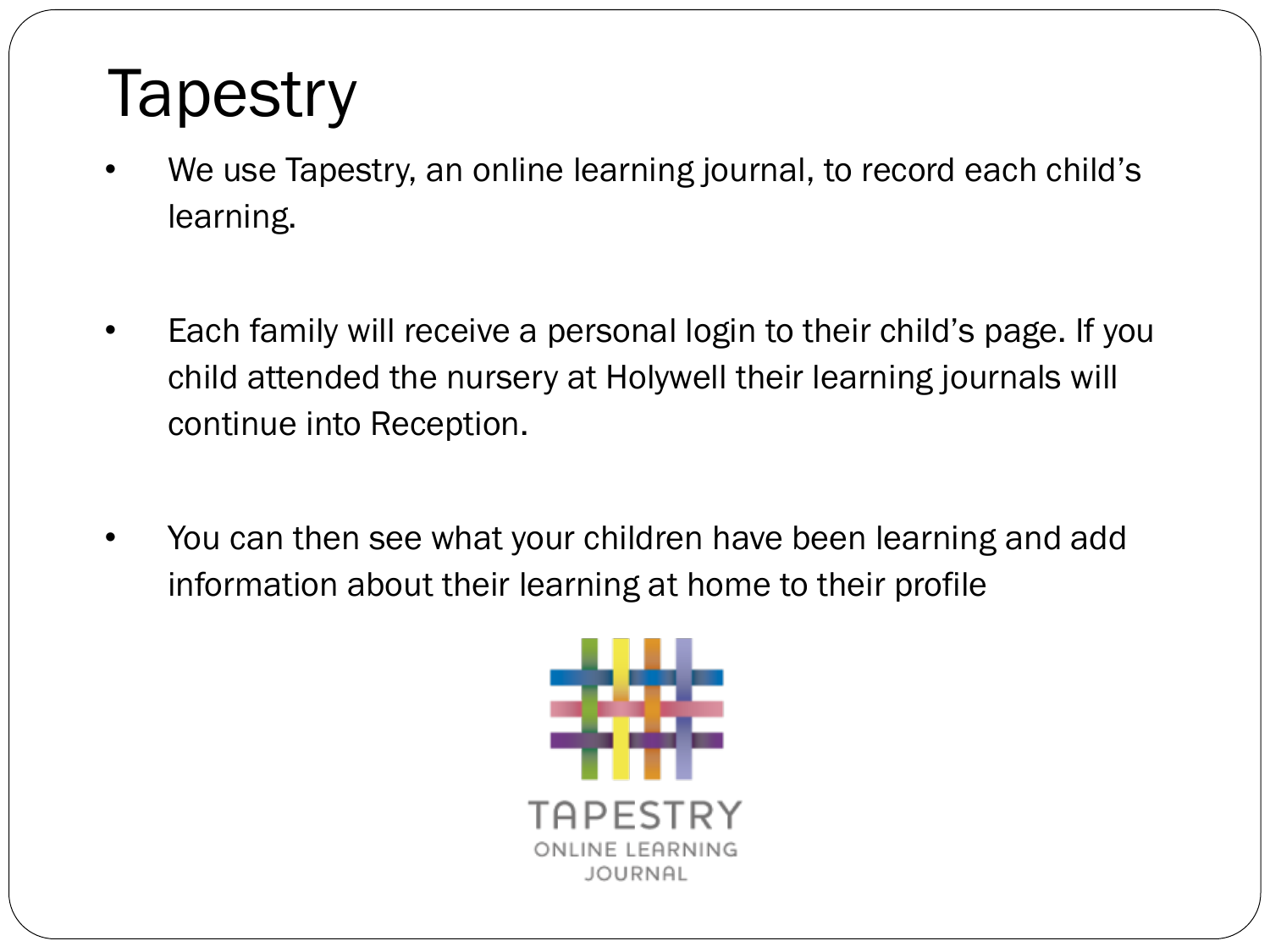#### Reception Routine

8.45am Busy fingers 9.05am Good morning carpet session 9.10am Phonics 9.35am Literacy 10.05am Child Initiated Learning/Snack 11.15am Mathematics 11.50am Lunch 1.05pm Busy fingers 1.15pm Topic 2.10pm Child initiated learning 2.55pm Story/songs/rhymes 3.15pm Home time

P.E once a week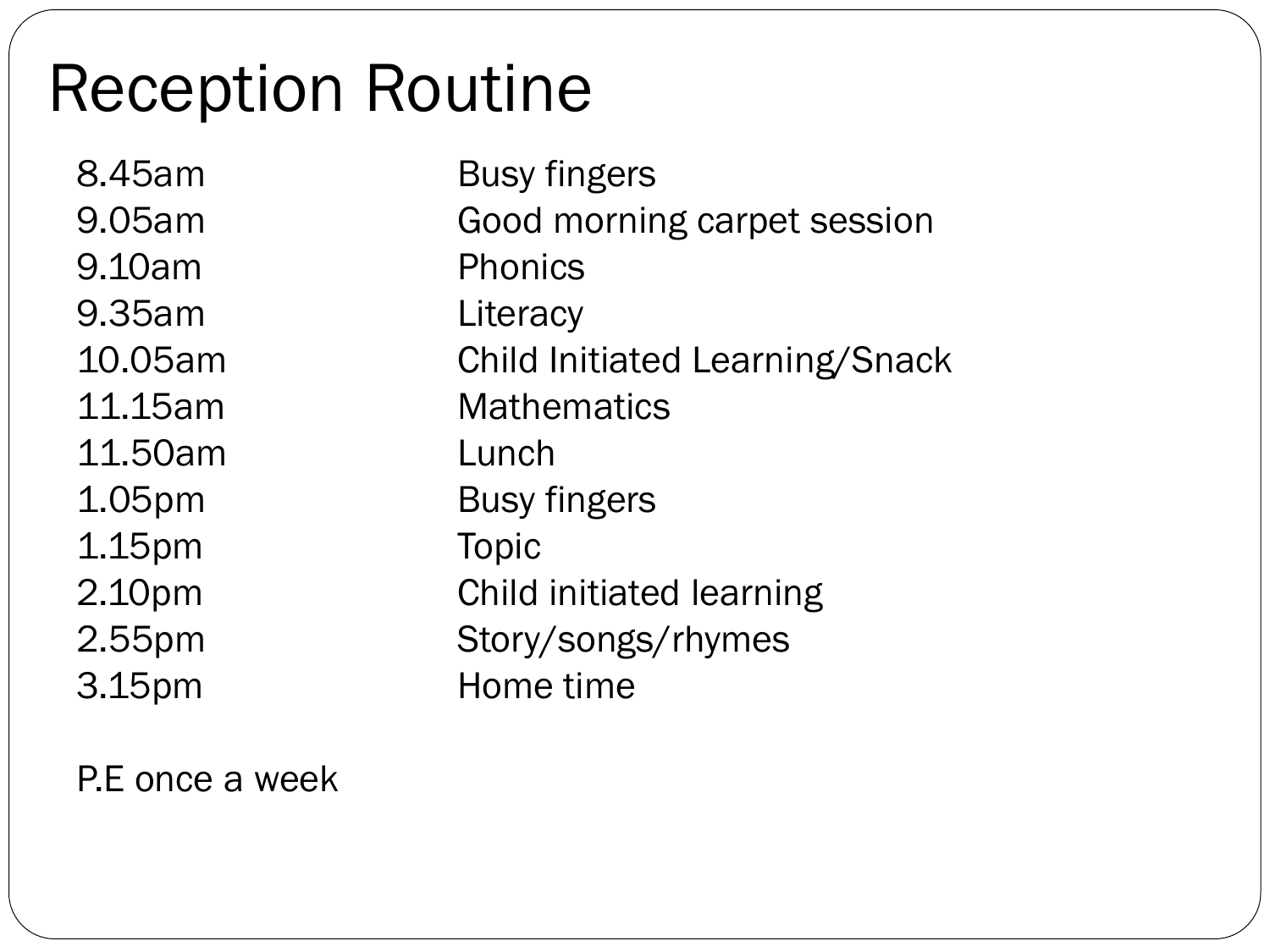### Snack Time

- Every child in the Foundation Stage will be provided with a snack of fruit or vegetables.
- Water is always available, please provide a water bottle everyday.
- Please inform us about any allergies.

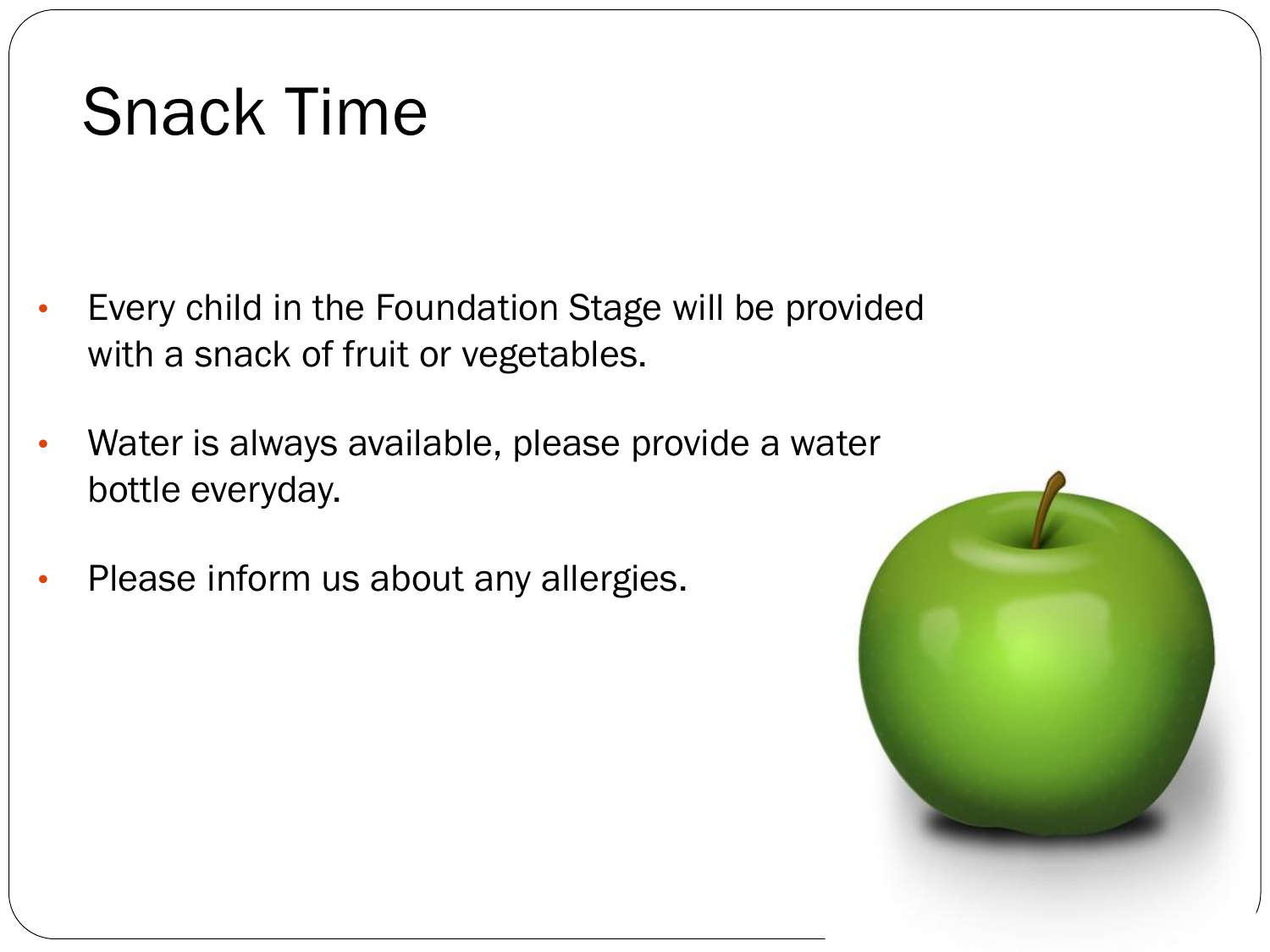#### Lunch

- The children have 2 consistent supervisors to support and monitor their play.
- Children can choose to eat a healthy packed lunch from home or a free school dinner.
- Children can sit with their friends in the hall.
- Please speak to your child's class teacher if you are worried about the amount of food your child is eating.

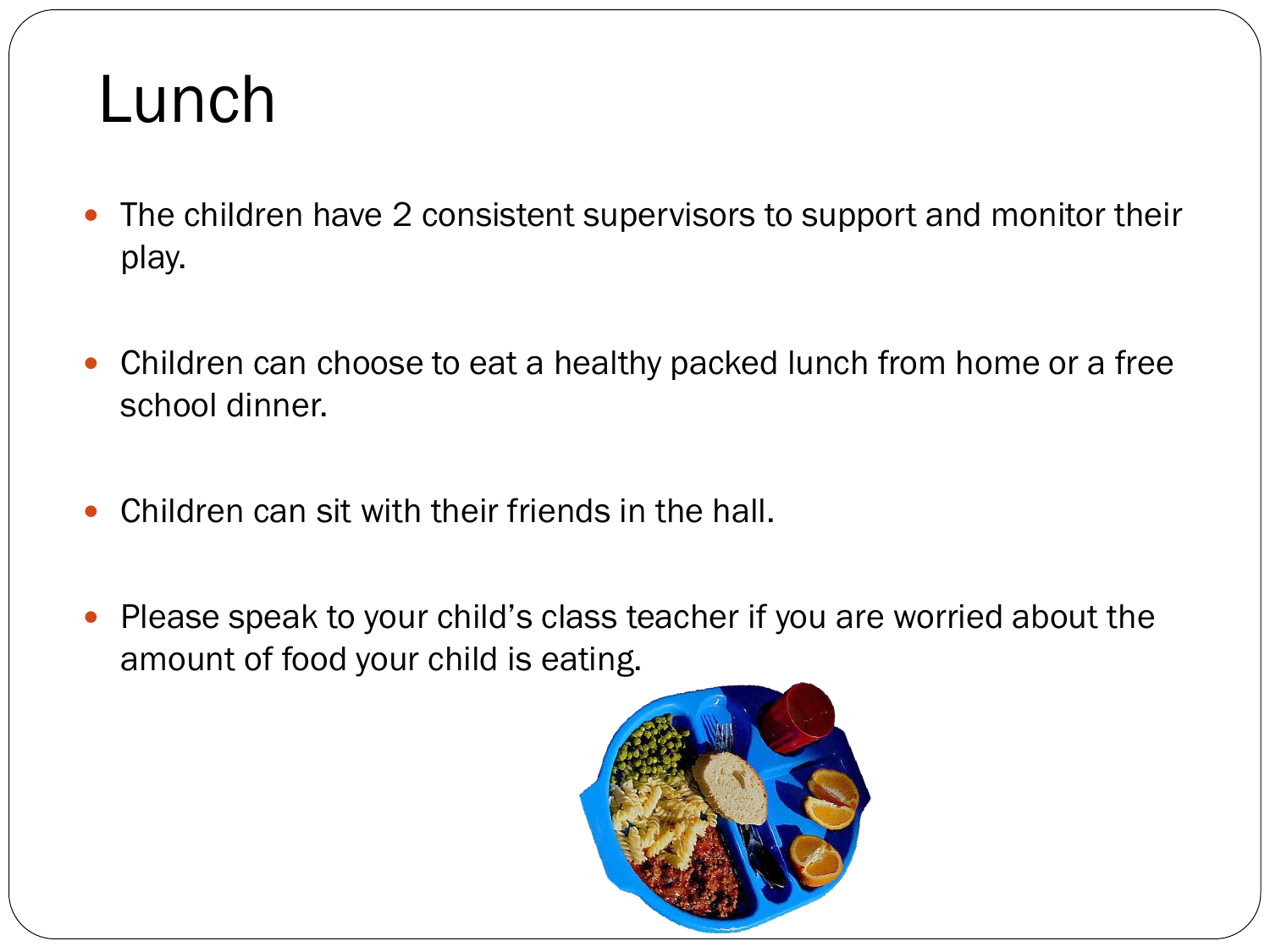## Home-School Partners

- Reading everyday with your child. Bug Club
- Home use of Tapestry 'Like' and comment on observations made at school - Add home observations of your child's learning e.g. counting bricks – Add 'Newsflashes' of activities and events that children want to share e.g. going swimming.
- Playing games with your child.
- Talking through what your doing with your child.
- Tidying up!
- Encourage independence e.g. shoes, zips, general dressing.



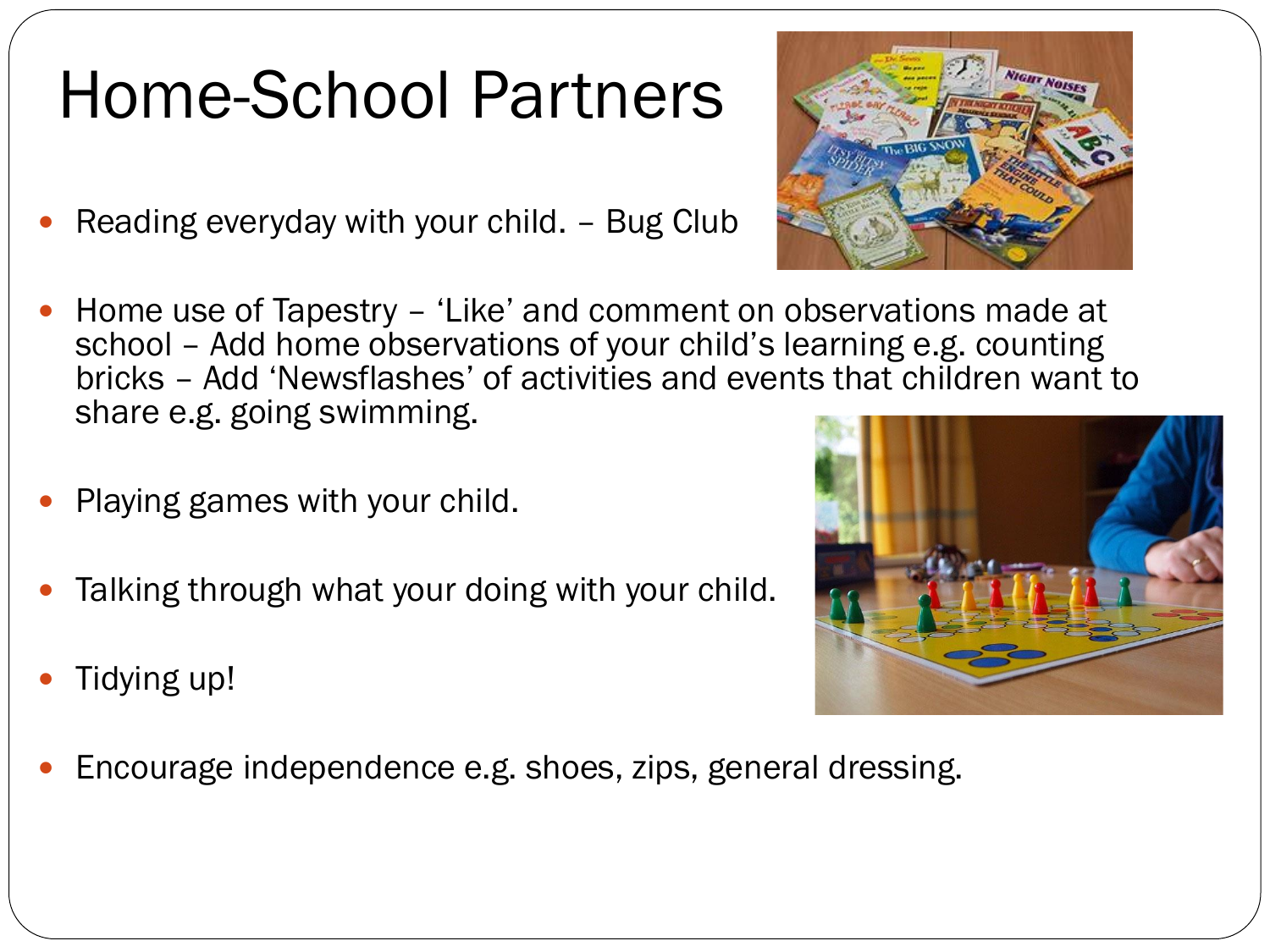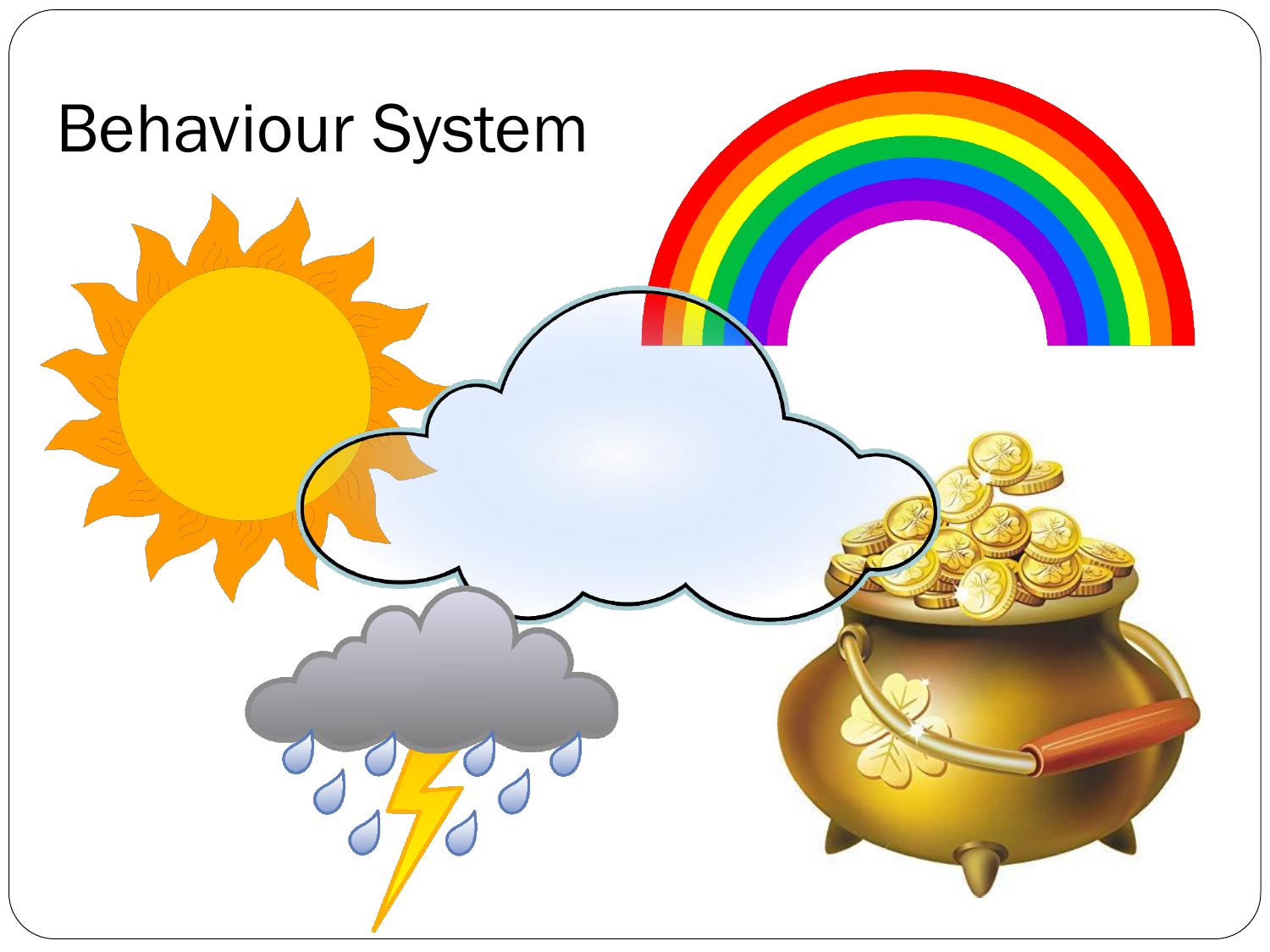#### Covid -19

- Washing hands 6 times or more / school day
- Keeping children in their bubble
- Please use the one way route system to drop and pick up your child.
- Please provide spare clothes for you child
- Bring your own water bottle. Cups are not provided!
- No toys from home allowed!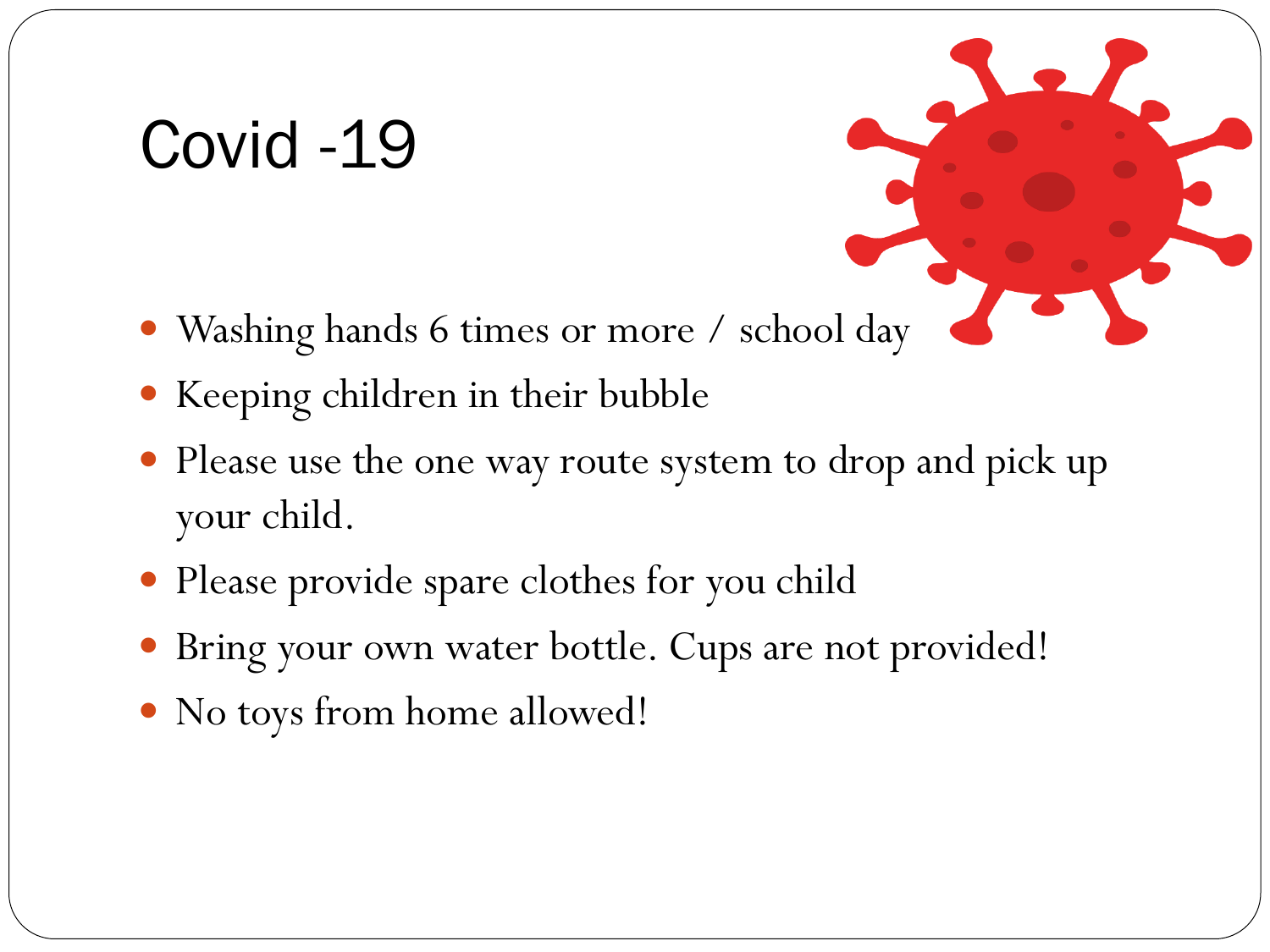#### Attendance

Attendance and punctuality are very important for your child to achieve at the right level. We can only do this if parents support us fully and if we all understand the importance of NOT taking term time holidays or absences from school.

What do the attendance figures mean for my child? 96 - 100%: Good or better attendance 91 - 95%: Risk of underachievement 85 - 90%: Cause for concern and serious risk of underachievement Below 85%: Serious cause for concern and underachievement. Fast-track by Local Authority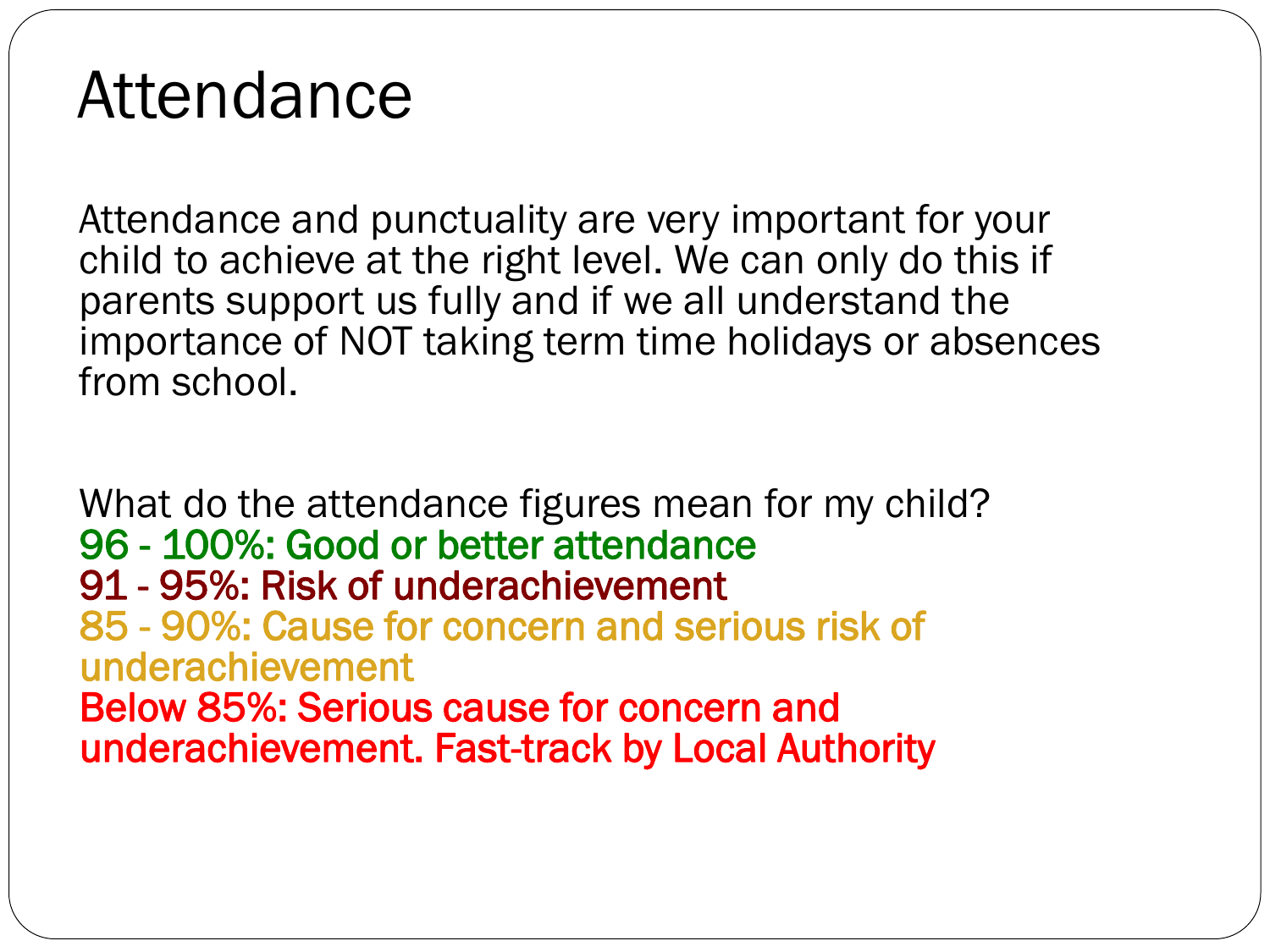# Illness, Absence and Safeguarding

- If your child is sick or has an upset stomach please keep them at home for 48 hours.
- If your child has a cold or other minor illness, they may still come to school. Please advise the office if they require medicine.
- Please avoid booking holidays in school time.
- If someone else is picking up your child, please let us know in advance. We will not allow your child to leave with another adult unless we have prior permission.
- Please do not use mobile phones in the classroom or take photographs of other children.

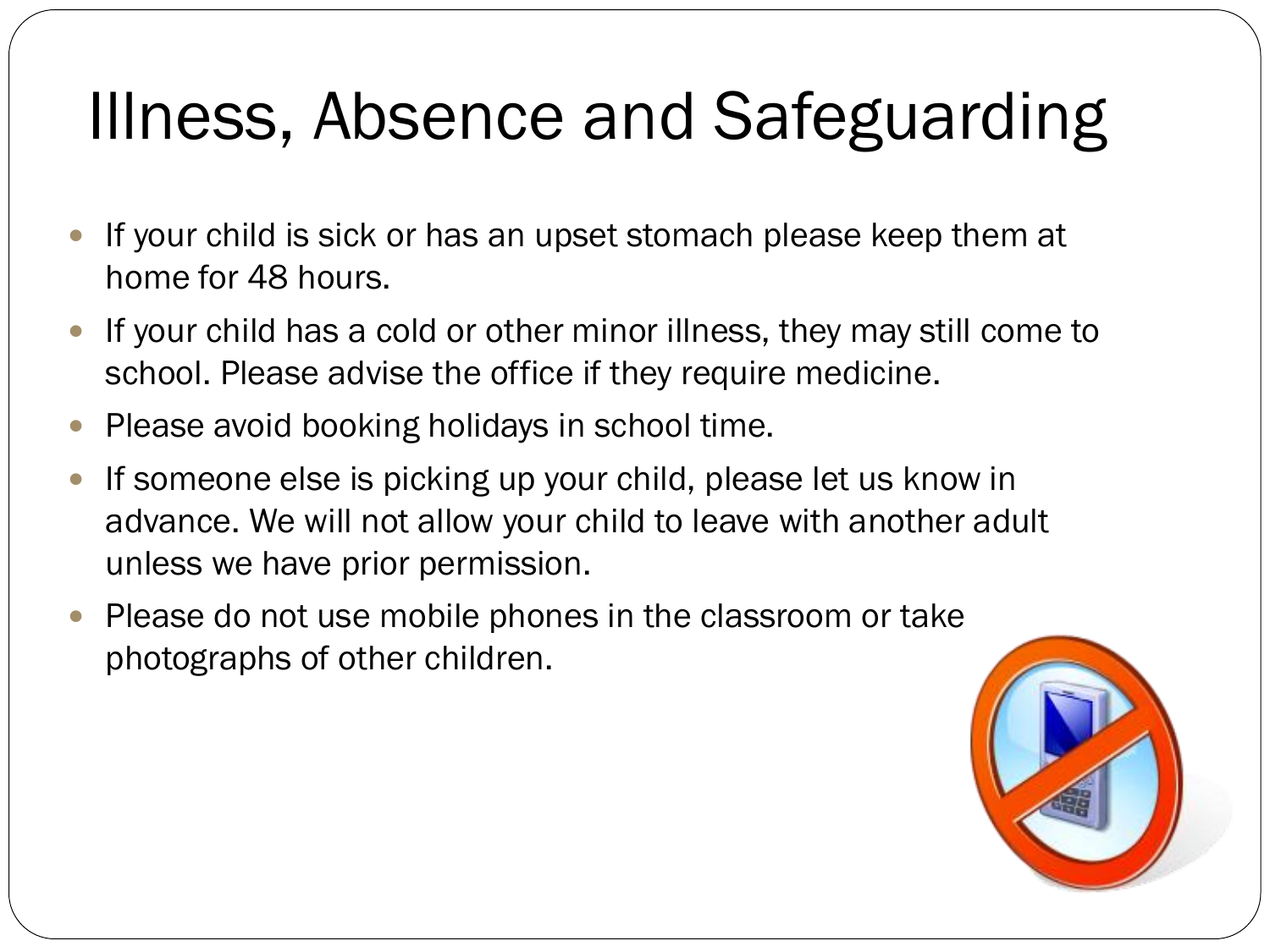#### Medical

- Please ensure that you have completed the confidential medical form to make us aware of any medical needs.
- Asthma pumps and Epipens we need to see the prescription on the box. These are to be kept in school, but are still parent/carers' responsibility.
- If your child has an accident at school it will be recorded appropriately and if necessary reported to you.
- Make us aware of any injuries they have before coming into school.
- Ensure that we always have up to date contact numbers.

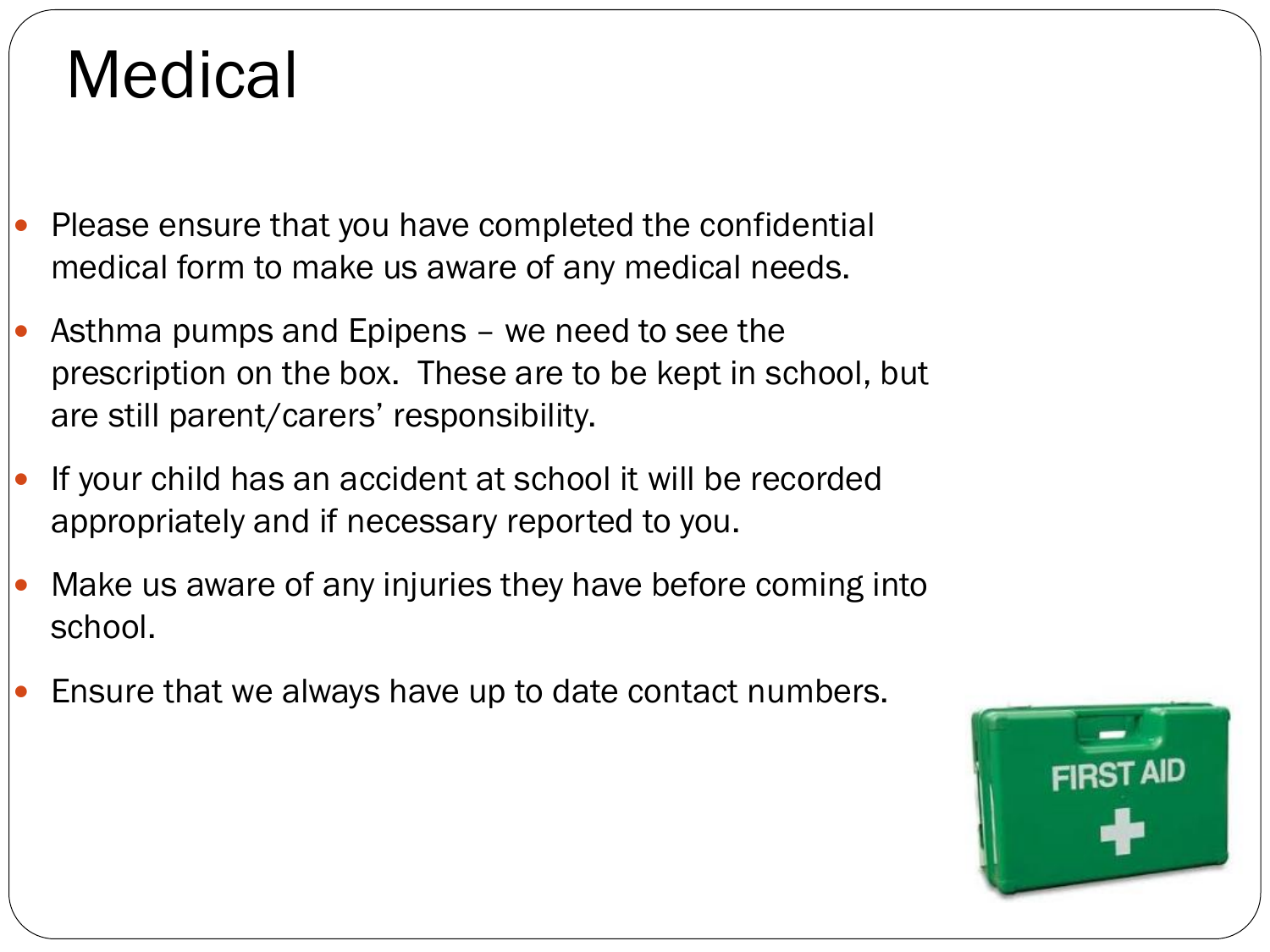#### School Uniform

- Maroon Sweatshirt available to purchase from the school office
- White Polo Shirt with school logo (available from the school office) or plain
- Grey trousers / skirt
- Sensible school shoes (no sandals or trainers please)
- Red Check dress / smart grey trouser shorts (Summer Term only)
- Children will also be expected to wear the school PE Kit which consists of maroon shorts, white t-shirt with the school logo and black plimsolls
- All children need to bring a bag to school daily.
- Uniform can be purchased from the School Office
- Please make sure that all school clothes, indoor and out, are named.